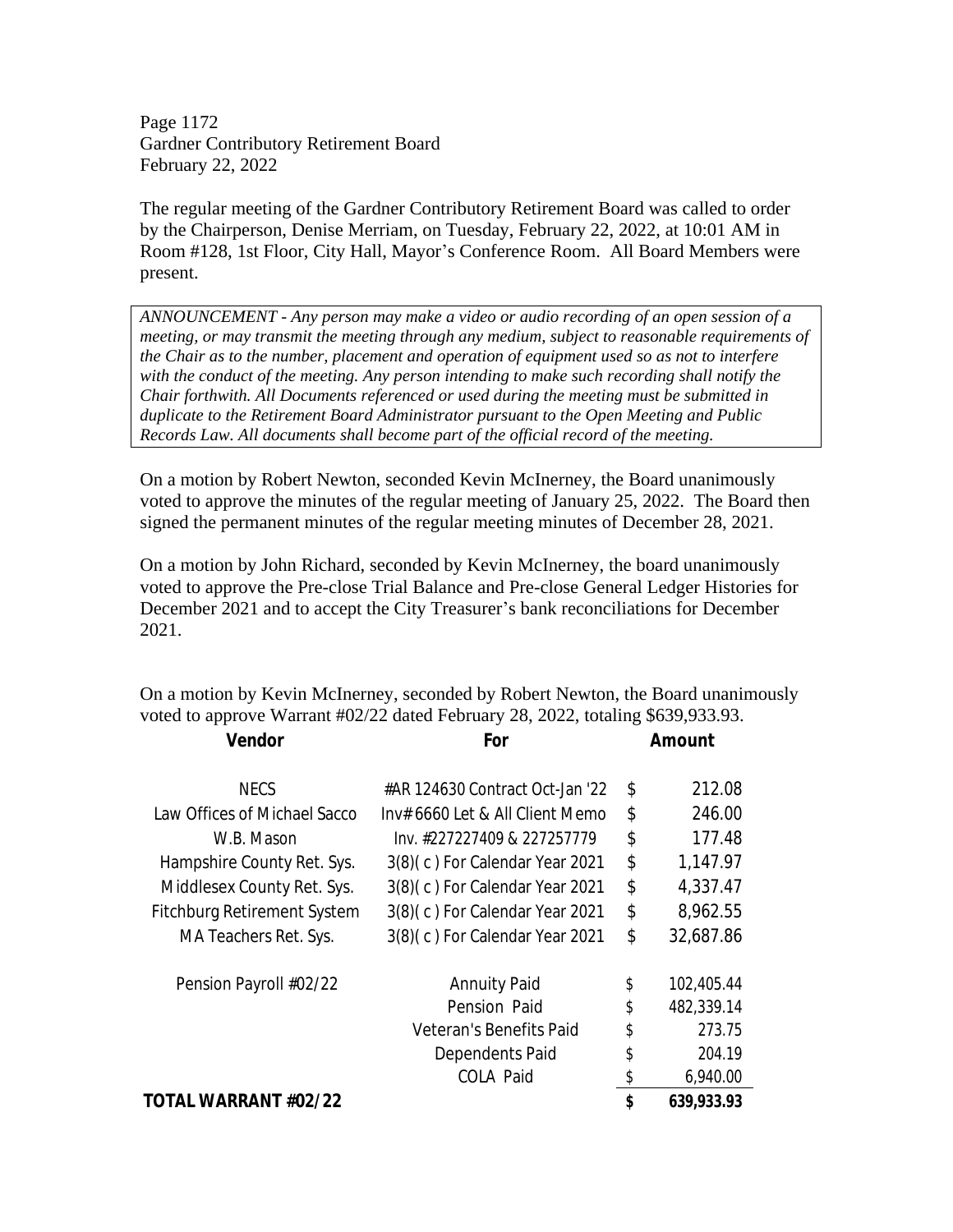Page 1173 Gardner Contributory Retirement Board February 22, 2022

The Board next reviewed the PRIM statement for the Gardner Retirement System for the month of January 2022, noting a negative (\$2,178,919.18) Net Change in Investment Value for the month. The Management Fees for the month were \$8,754.11. The Board Members also reviewed the PRITT Prim Board Quarterly Update, Fourth Quarter 2021.

Under "Correspondence" the Board reviewed PERAC Memo #08/2022 and PERAC's Other Post-Employment Benefits ("OPEB") Summary Report, December 2021.

The Board then reviewed an all-client memo received on 01/31/2022 from the Law Offices of Michael Sacco regarding Section 3(8) ( c ). Board Administrator, Cheryl Bosse, informed the Board members that Gardner's 3(8) ( c ) bill with Massachusetts Teachers Retirement System (MTRS) is balanced and up to date with all PERAC letters received for 3(8) ( c ) bills between Gardner Retirement Board and MTRS.

The Board Members reviewed the all-client memo regarding Vernava II; WRRB v. PERAC (Vernava II) received on February 7, 2022, from the Law Offices of Michael Sacco.

The Board Members read an email received from the Law Office of Michael Sacco regarding the passing of Attorney Sacco's father. The Board Administrator will send a sympathy card to Attorney Sacco and his family.

Under "Old Business", the Board Administrator, Cheryl Bosse, updated the Board Members on the status of the disability retirement application currently in process:

Cheryl Bosse, Board Administrator, updated the Board members that she emailed Regina at PERAC Disability Unit regarding if there has been any information received from the three physicians on the medical panel and their responses to the clarification memo's that were sent to them on November 24, 2021, for disability applicant #3. The Board Administrator is still waiting for the clarifications from the three PERAC Medical Panel doctors.

Under "Old Business", the Board recognized that they will be voting on the Cost-of-Living Adjustment (COLA) for FY2023 pursuant to M.G.L. Chapter 32, Section 103(i) at their March 29, 2022, Board Meeting.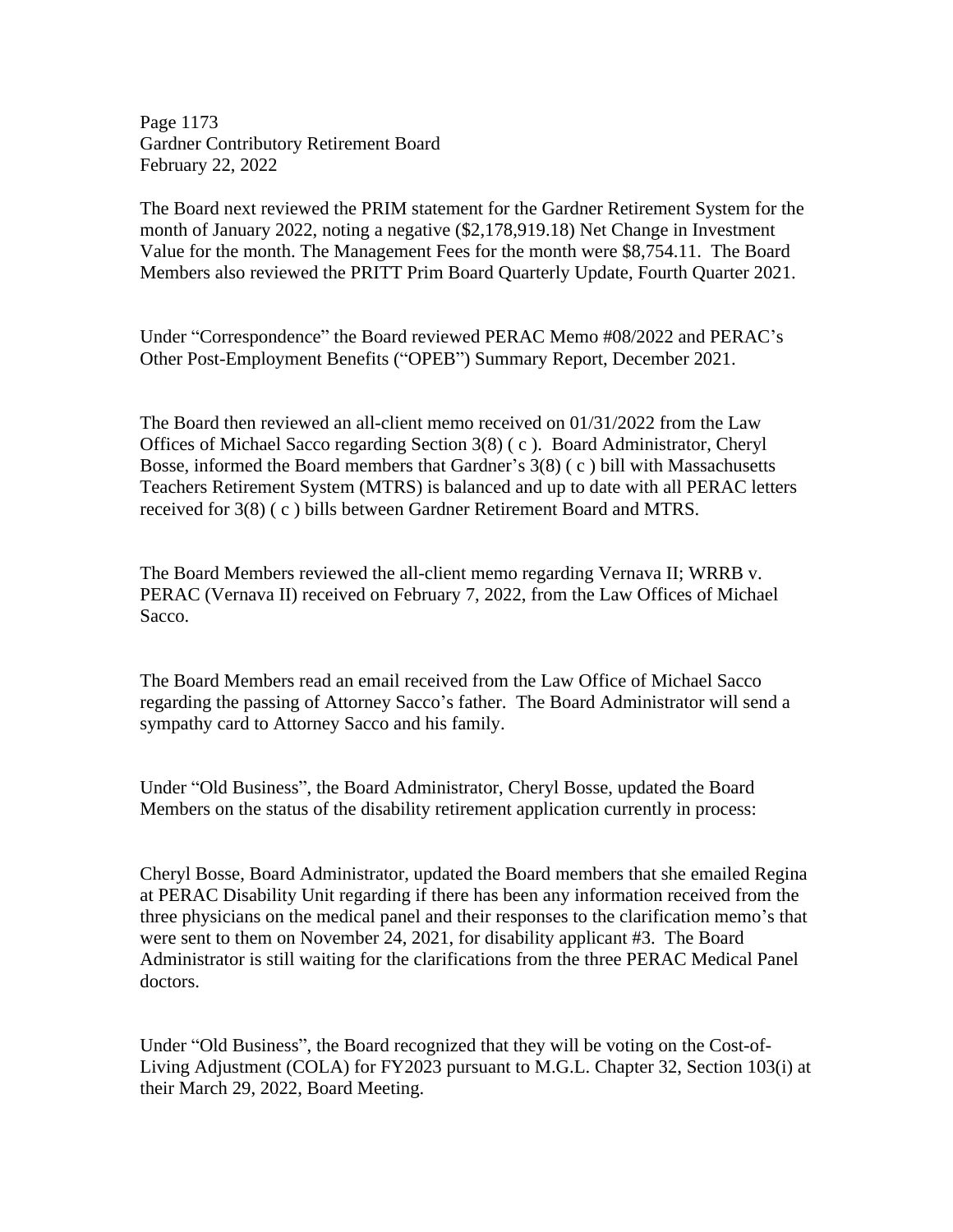Page 1174 Gardner Contributory Retirement Board February 22, 2022

Under "New Business", on a motion by John Richard, seconded by Robert Newton, the Board unanimously voted to grant superannuation retirement benefits to Jeffrey R. Prinn, Option B, effective January 7, 2022.

Under "New Business", on a motion by John Richard, seconded by Robert Newton, the Board unanimously voted to grant superannuation retirement benefits to Terri Ann Boivin, Option C, effective February 9, 2022.

The Board then recognized the death of Donald W. Lemieux, retired Pool Superintendent, Superannuation retirement Option C on January 29, 2022. Mrs. Patricia Lemieux, surviving spouse of Donald, will receive Option C Beneficiary payments.

The Board Administrator, Cheryl Bosse informed the Board Members that Colin Edgar from Stone Consulting, Inc. is planning to attend the March 29, 2022, board meeting for a "kick-off" presentation. And that Laura Strickland, Senior Client Service Office from MASS PRIM would like to come to the May 2022 Board Meeting to introduce herself and to give the Board an update on PRIM and the performance.

The Board Administrator also updated the Board Members that seasonal employee, Makenzie Deal has returned to college and that Makenzie is planning to work for a week in March 2022 during her spring break and that she is planning to return to work for the summer as well.

The Board Administrator mentioned to the Board Members that there is a PERAC webinar scheduled for Monday, February 28, 2022, from 1:00 – 3:00 PM on Cybersecurity if anyone is interested in attending. Ms. Bosse is already signed up for this webinar. Board Member, Neil Janssens mentioned that he may sign up for this webinar.

The next regular meeting is scheduled for Tuesday, March 29, 2022, at 10:00 AM.

All meetings are scheduled to be held in City Hall,  $1<sup>st</sup>$  Floor, Room 128, Mayor's Conference Room.